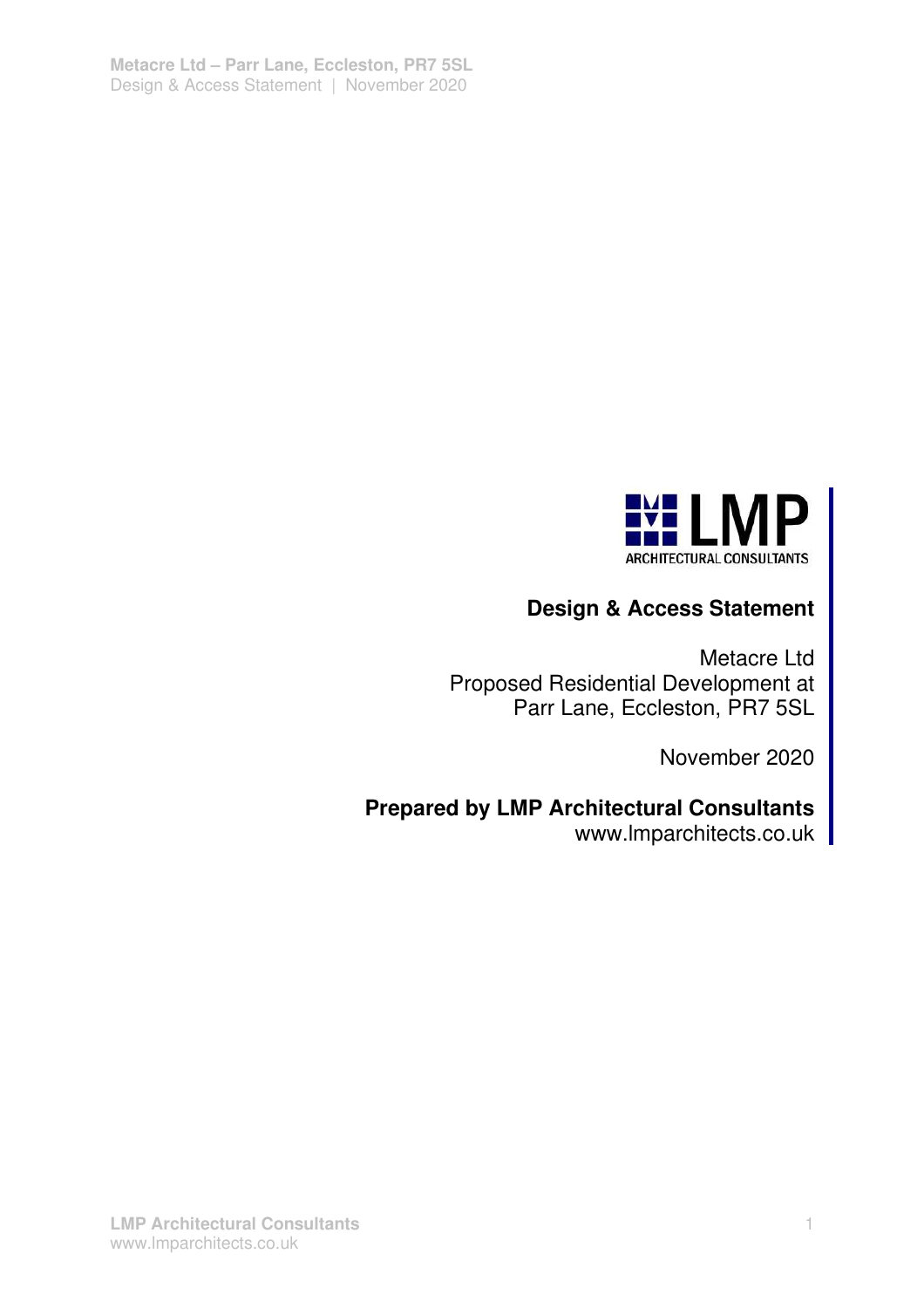## **1.0 General Background & Planning History**

This Design & Access Statement is in support of an outline application by Metacre Ltd for the proposed erection of 34 no. dwellings with associated garages and the provision of public open space on land to the south of Parr Lane, Eccleston. The proposed site is located on Parr Lane to the east of the village of Eccleston which lies approximately 6km to the west of Chorley Town Centre. It is within the authority control of Chorley Council and Lancashire County Council.



Aerial image highlighting proposed site location in context ©2017 Google

## **2.0 Analysis of the Site & Its Surroundings**

The proposed development is situated on the eastern side of the village of Eccleston and to the west side of Tabley Lane. The site is currently a greenfield site measuring approximately 1.49 hectares used primarily for grazing of horses.

The proposed site comprises of a grass field partitioned by a boundary hedge and gate with telephone cables leading across the site held aloft by timber telegraph poles.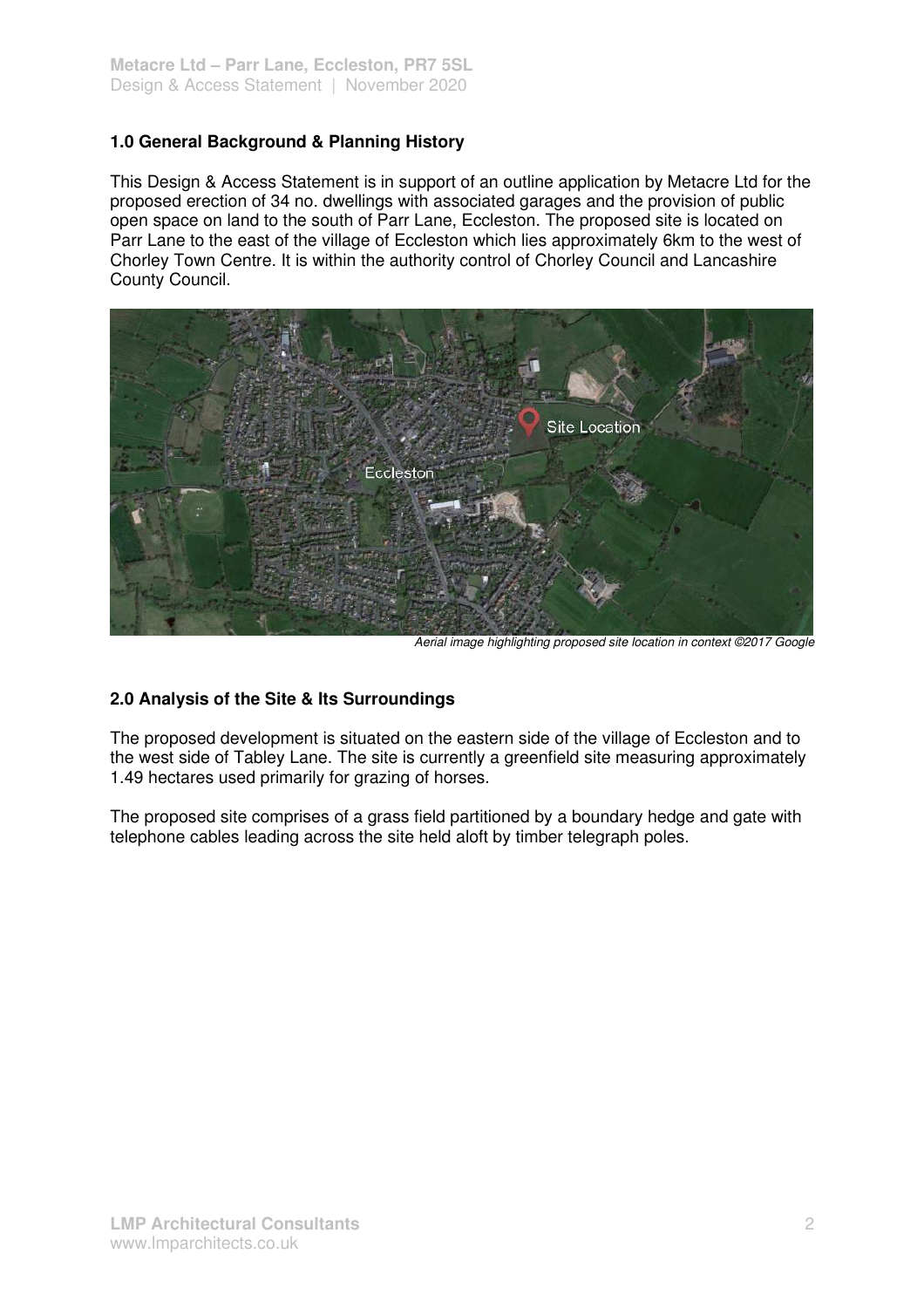

Site analysis plan

The northern boundary of the site facing Parr Lane features an existing access to the site within established hedgerows and trees providing a landscaped interface with the road.



The eastern boundary is defined by a drainage ditch running along its entire length with established trees and hedgerows beyond.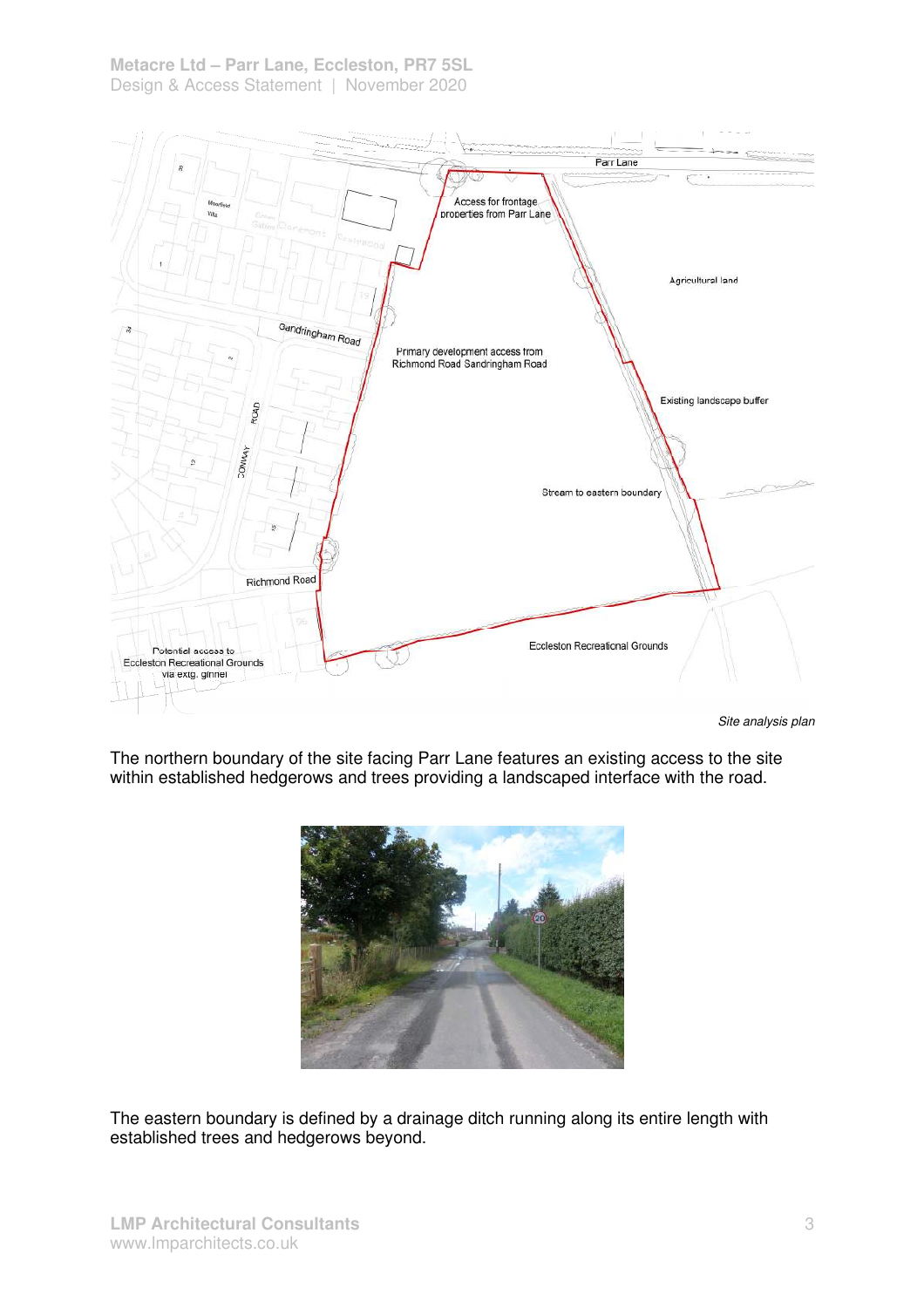The southern boundary features a tree lined boundary with a footpath and the Eccleston Recreational Grounds beyond.

To the west lies the existing built form of Eccleston including the adjacent Sandringham Road and Richmond Road with two potential, access points from both.

The boundary to the north abuts Parr Lane with some housing and development opposite, beyond which is open countryside and farmland. To the east, Parr Lane continues and is flanked by open farmland and Cunneries Fishery. Eccleston Recreational Grounds, which features public open space, football pitches and footpaths is located to the south of the proposed site and to the west lies substantial residential development leading to Eccleston village centre.



Aerial image of the site with red edged boundary overlay ©2017 Google

#### **3.0 Development Proposals**

The development proposals are for the construction of 34 dwellings in detached, semidetached, terraced and apartment formats providing 1, 2, 3 & 4 bedroomed accommodation. The properties will be bungalows to the site frontage facing Parr Lane with the scale increasing towards the south with to two storey dwellings which reflect and are sympathetic to the scale and style of the existing, surrounding properties.

The scheme has been designed whilst making reference to the Central Lancashire Design Guide – Supplementary Planning Document (SPD).

All properties meet with the required interface distances.

An internal carriageway built to Lancashire County Council's adoptable standards will provide access to each property with off-street parking provided, internal landscaping and facilitate the movements of waste collection vehicles. Parking within the site meets the standards designated ensuring that minimum parking space allocations for each dwelling type are met or exceeded. All private drives fronting garages are a minimum of 6m excluding the service verge.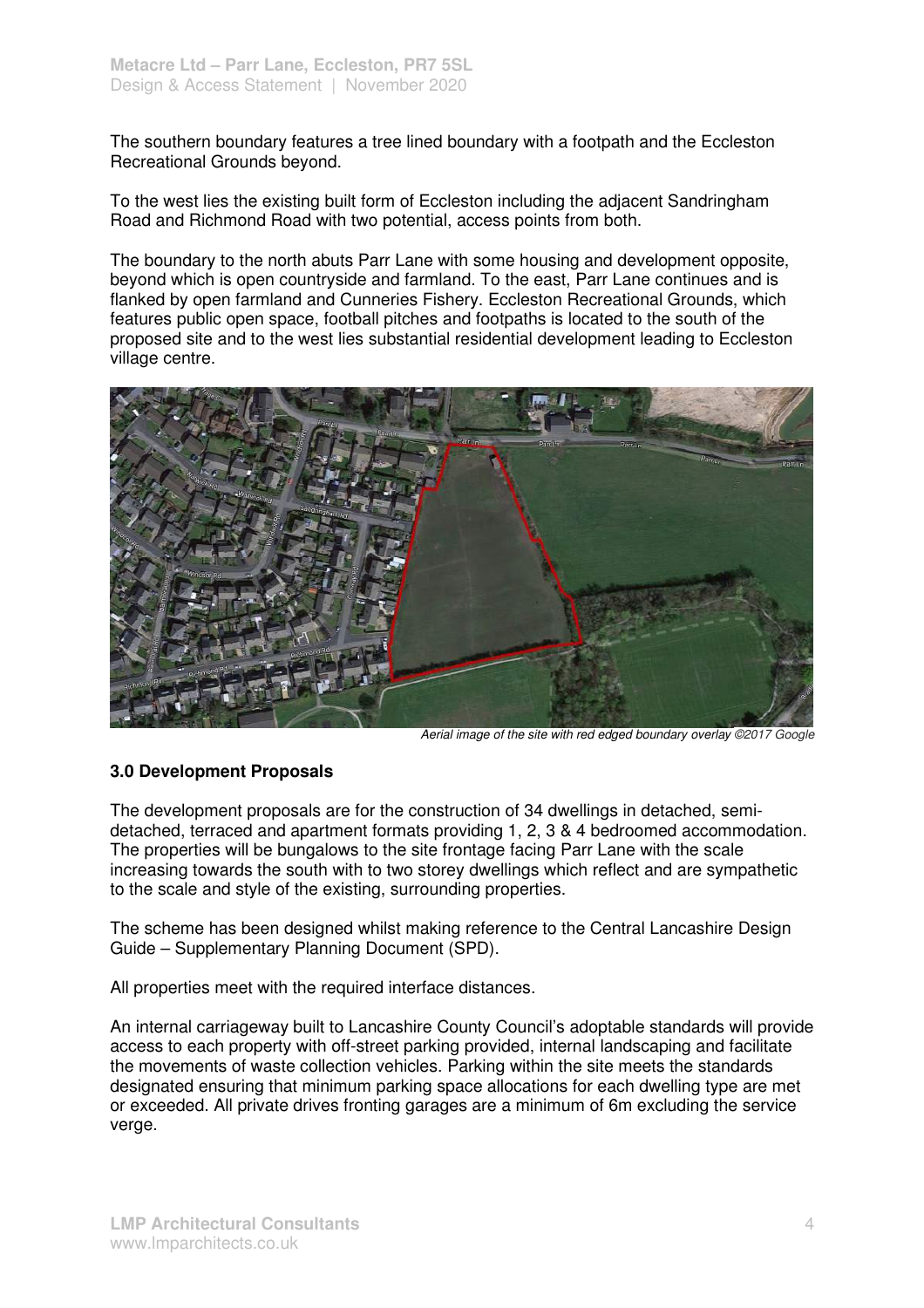## **4.0 Use / Amount**

The total site area is 1.49ha (3.67acres) which generated a density of approximately 20 dwellings per ha., which is entirely appropriate in terms of the local character of the area. There is an area of 780sq. m. of public open space in the south west corner of the site.

### **5.0 Layout**

The adoptable access road has been positioned centrally to form a crescent road within the site allowing the proposed properties to be primarily inwardly facing to enhance community surveillance and security.

Main aspects are to the front and rear with all parking provision located either in front or alongside each property with integral or detached garages, parking courts or driveways to all.

Plots 32 to 34 form a frontage onto Parr Lane with a private drive serving three larger bungalows to replicate the surrounding properties and create an appropriate interface with the road.

Plot 31 is a chalet bungalow. The layout creates a graduating rise of scale from the frontage bungalows to the north to the two storey dwellings to the south. These properties are reflective of the scale and style of the existing residential properties on Sandringham Road from which the site is accessed.



Scale & character areas plan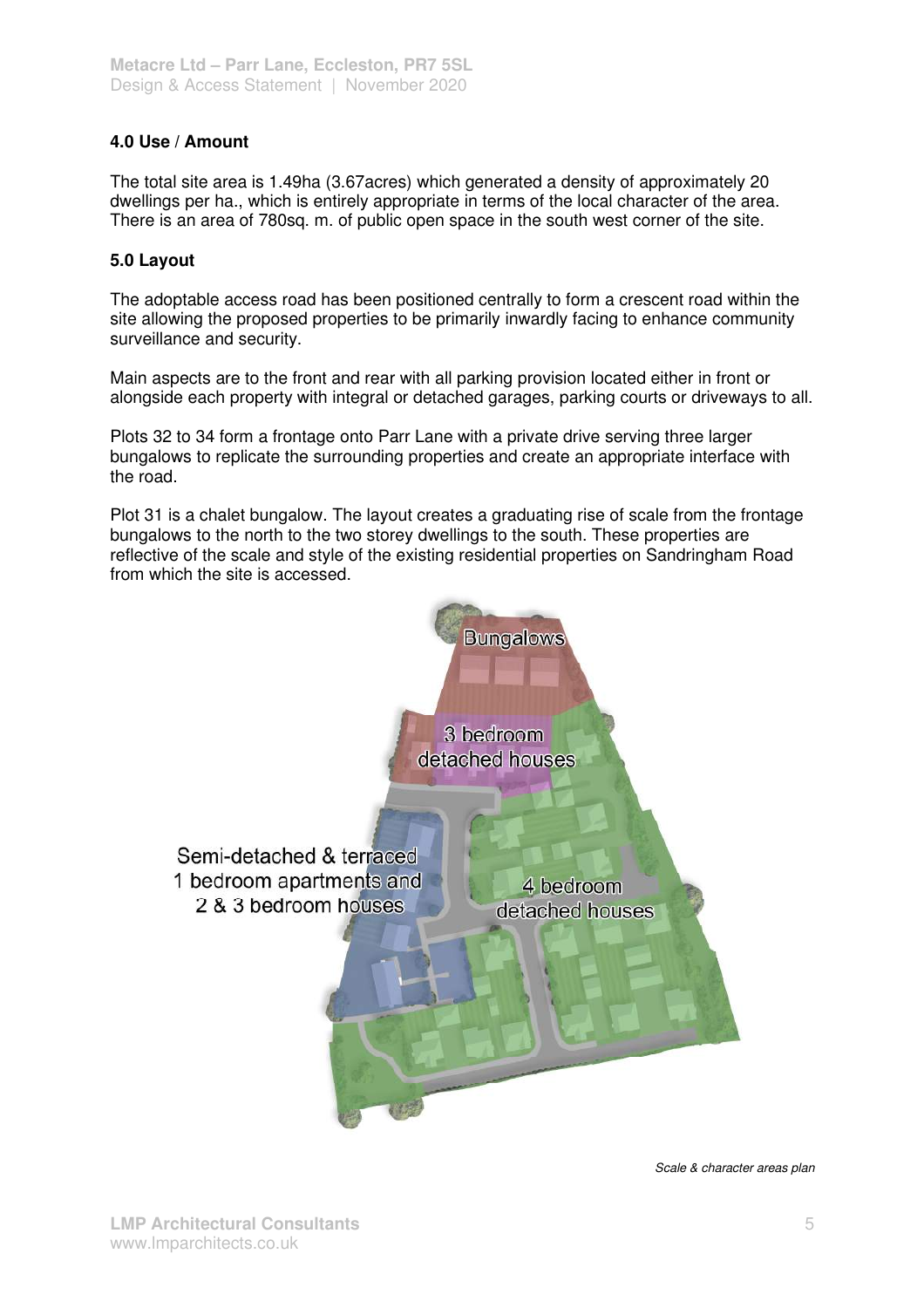As the road leads further south the massing and scale of the properties increases to include two-storey detached, semi-detached, terraced and apartment dwelling types. The site interlinked by a new footpath through the proposed open space to Richmond Avenue.

The scheme provides a variety of house types with differing aspects and interfaces that create an interesting layout. Coupled with this is the articulation of the house elevations and the garages which provides space between the properties.



Site appraisal plan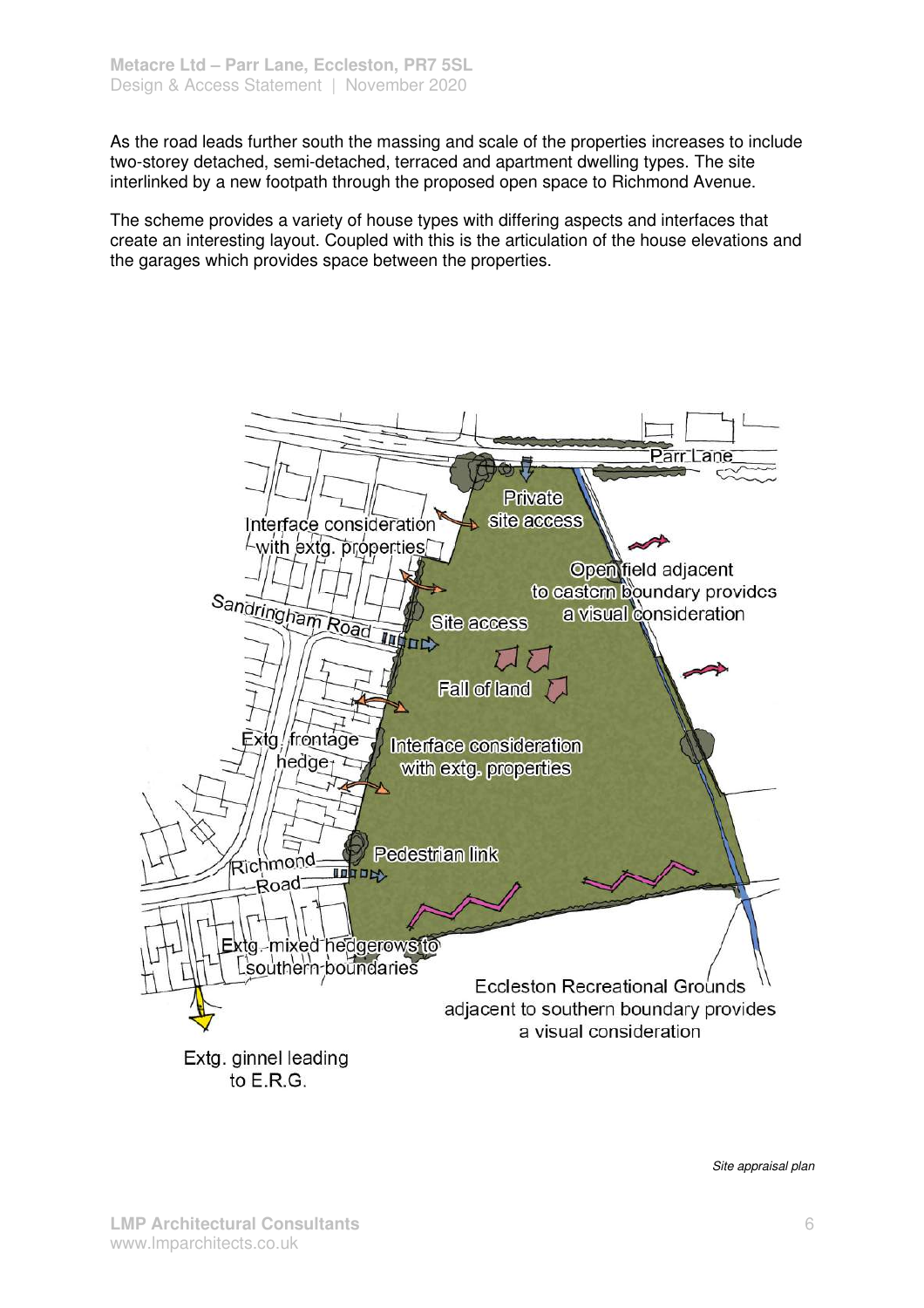

Proposed site layout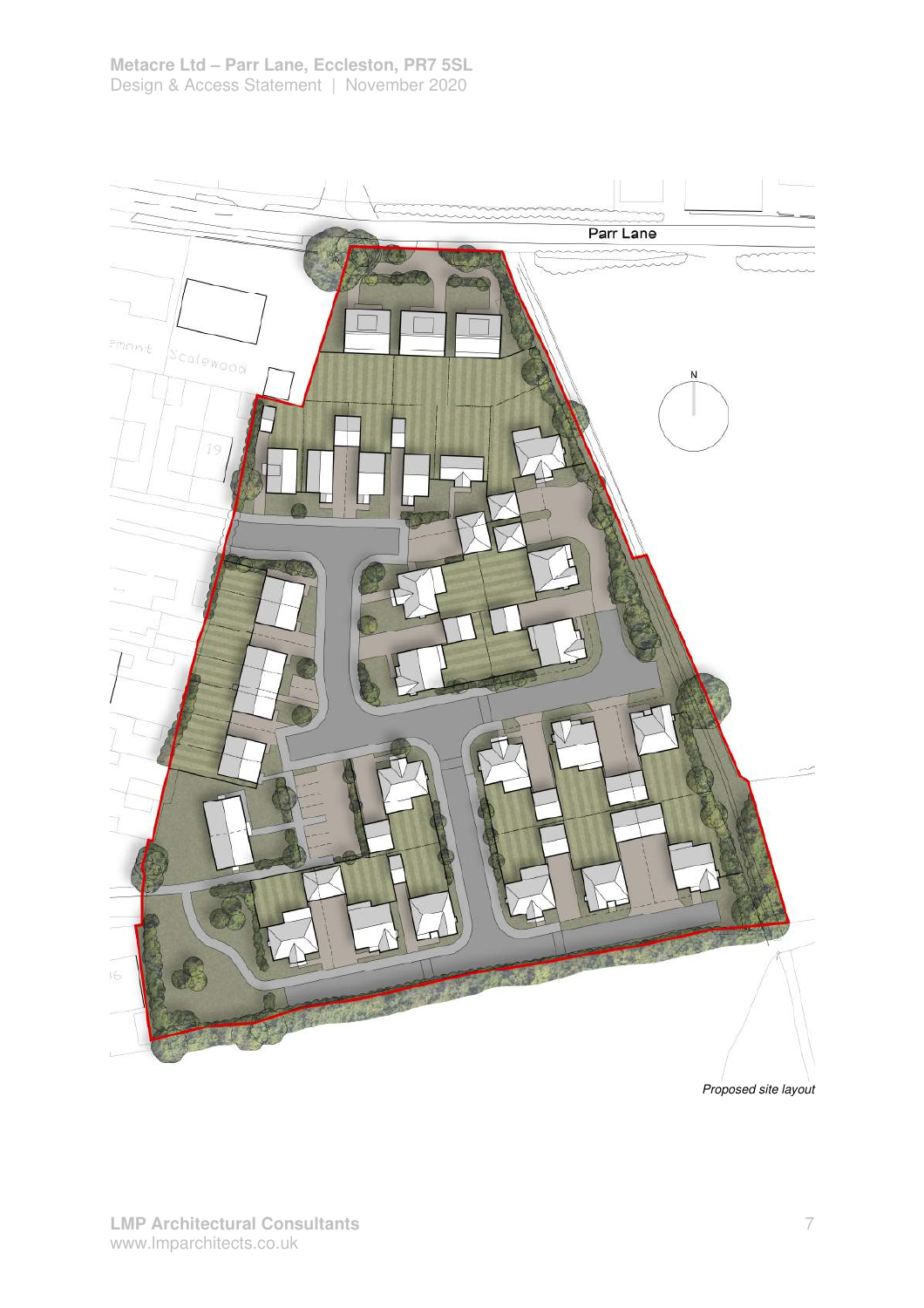### **6.0 Access**

The existing access to the site from Parr Lane will be closed and a new access to the private drive to serve plots 32-34 will be formed. The existing nodes at the end of Sandringham Road will be opened to create vehicular and pedestrian access point on the western boundary for the remainder of the development. A 2m wide footpath link will be created linking the development to Richmond Road to provide permeability and easy access to the nearby footpath link to Eccleston Recreation Ground.

A new internal road will be formed at the entrance to the site from Sandringham Road that will be 5.5m in width with a 2m footpath on either side leading to a central turning head. This then reduces to a 4.8m wide road with a footpath link to the proposed Public Open Space on one side and a service verge on the opposite side.

Traffic calming will be further enhanced by the introduction of 2m rumble strips either side of the central turning area.

The road has been designed in accordance with the guidance set out in Manual for Streets and MfS2.

Access into individual dwellings will be designed in accordance with Part M of the Building Regulations (i.e. level or ramped approach).

#### **7.0 Scale**

The proposal is to build properties throughout the site that reflect and are sympathetic to the scale and style of the existing, surrounding properties that front onto Parr Lane and feature in the adjacent residential parcels.

The site layout has been designed to ensure that all and any relevant minimum interface distances are achieved.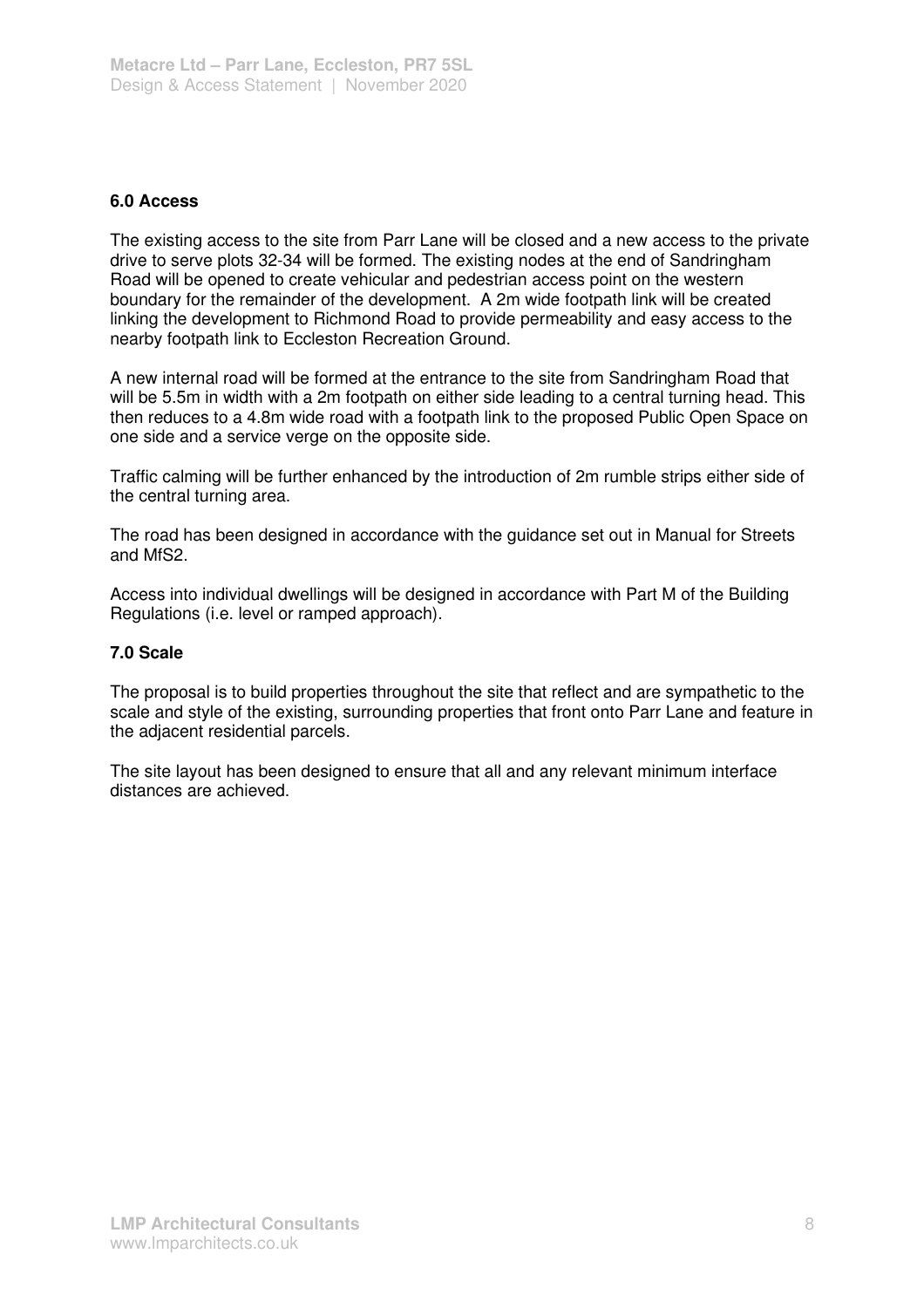## **8.0 Appearance**

The design of the new properties will be similar to previous developments which have been well received and successful in the surrounding local area.





Proposed street scenes with indicative house types

The properties will be built using a mixture of red & grey concrete tile roof and a combination of ivory render and medium brown/red brickwork for the walls to reflect the existing local vernacular and character as shown in the following photographs;



Example of bungalows on Parr Lane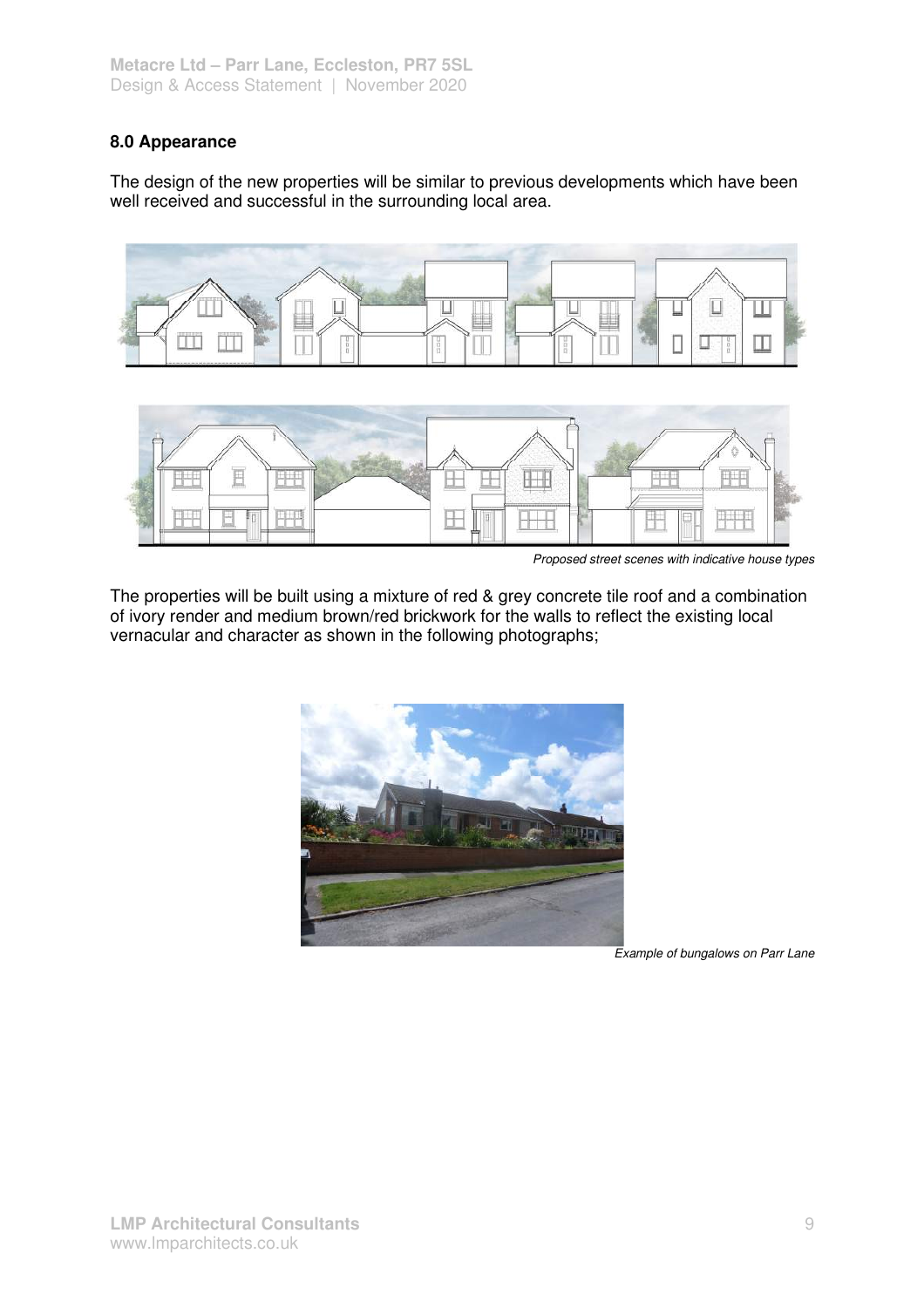

Example of bungalows on Sandringham Lane



Example of chalet bungalows on Sandringham Lane



Example of chalet bungalows on Conway Road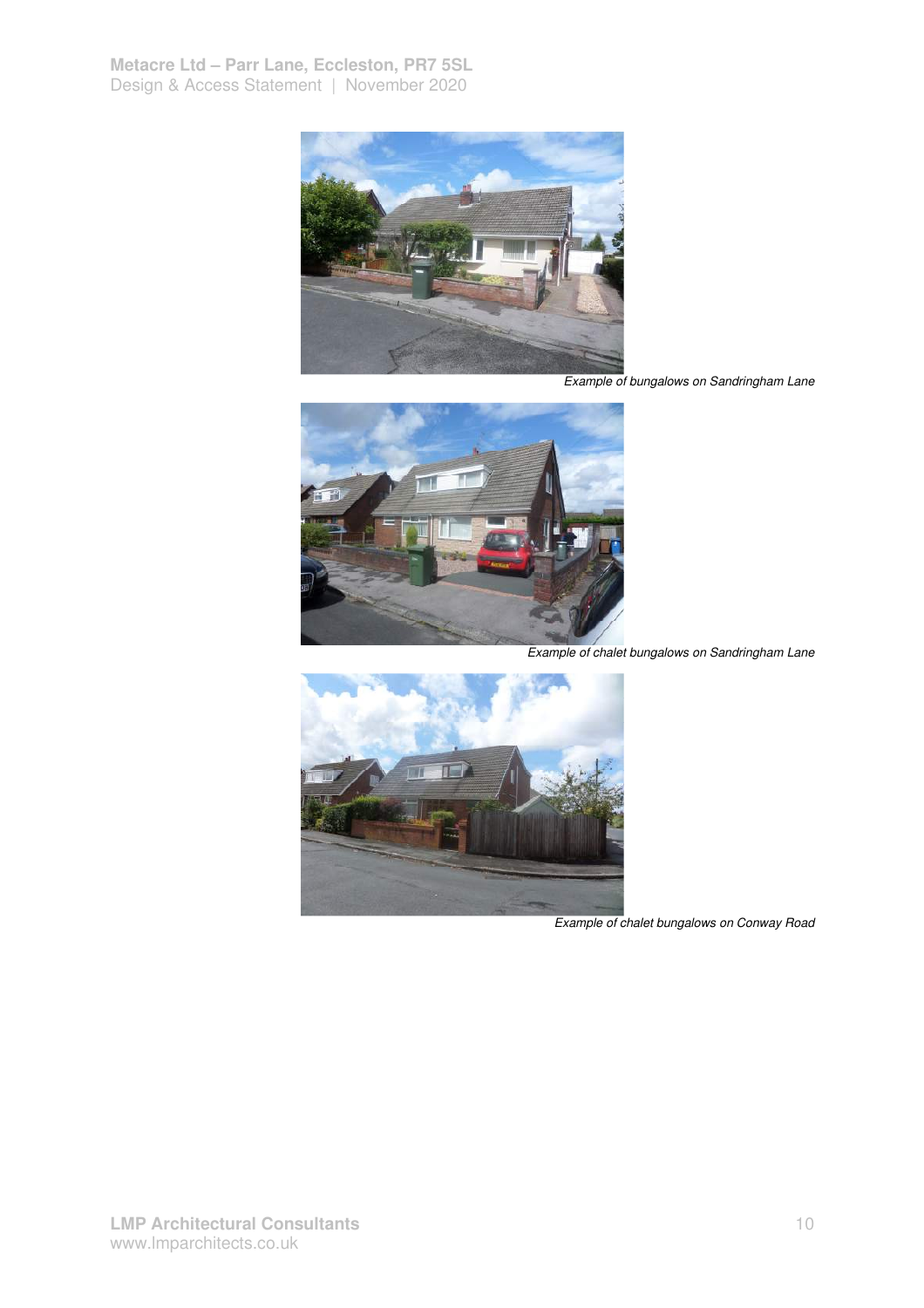

Example of two storey semi-detached houses on Conway Road



Example of two storey terraced houses on Parr Lane



Example of two storey detached houses on Parr Lane

The nature and scale of the proposed dwellings allows each house type to bring individual design elements whilst ensuring a synergy throughout the development; this is illustrated by the use of an assortment of features such as bay windows, chimneys, gables and dormer windows.

We would anticipate uPVC windows to be used to minimise any future maintenance.

The final material specification is being submitted as part of the application documents and will be subject to agreement with Chorley Council.